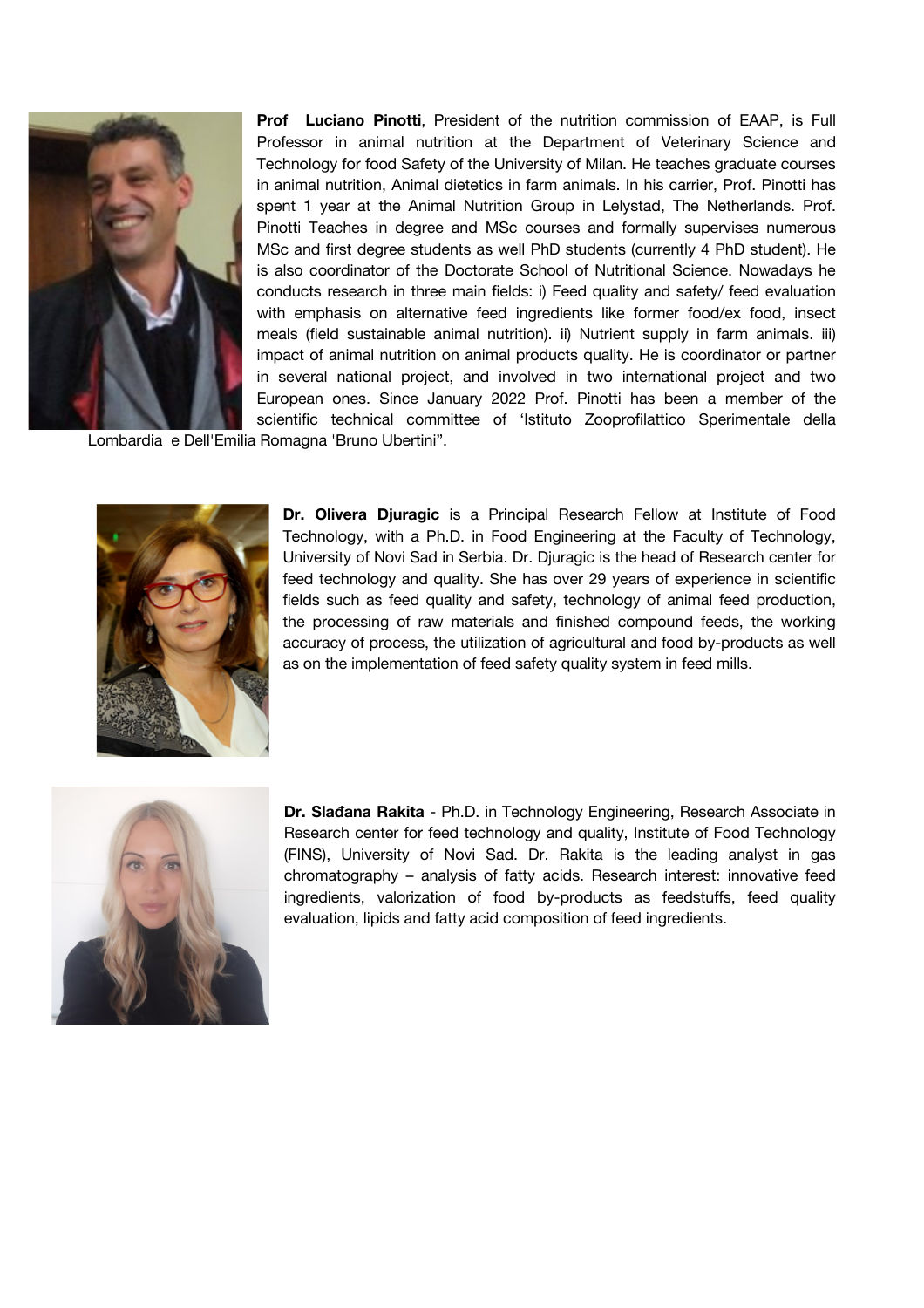

**Vojislav Banjac** holds a Degree in Food Engineering, Ph.D. in Technology Engineering, and works as a Research Associate in Research center for feed technology and quality at Institute of Food Technology (FINS), University of Novi Sad. Research interests: development of new feed products, optimization of feed production parameters and enhancement of nutritional and technological quality of feedstuffs.



**Radmilo Čolović** MSc in food technology and PhD in technology engineering (feed technology focus) at University of Novi Sad. Worked as a research associate in Research Center for Feed Technology and Animal Products at Institute of Food Technology (FINS), University of Novi Sad. From 2020 works as feed specialist at company Cargill with focus on feed ingredients, reformulation of existing and formulation of new active compounds.



**Dr. Bojana Koki**ć - PhD in Technology Engineering. She works as a Research Associate at Research center for feed technology and quality, Institute of Food Technology (FINS), University of Novi Sad, Serbia. Research interests: animal feed technology, quality and safety; changes of starch component after heat treatments.



**Strahinja Vidosavljević** - Master's degree in Food Science, PhD student in Food engineering program at the Faculty of Technology, University of Novi Sad, Serbia, employed as a Research Assistant at the Research center for Feed technology and quality, Institute of Food Technology (FINS), University of Novi Sad. Research interest: methods for nutritional and physical improvement of raw materials, evaluation of the influence of the process parameters on the feed quality and optimization of the process, determination of the physical, chemical and microbiological quality of the raw materials and final products.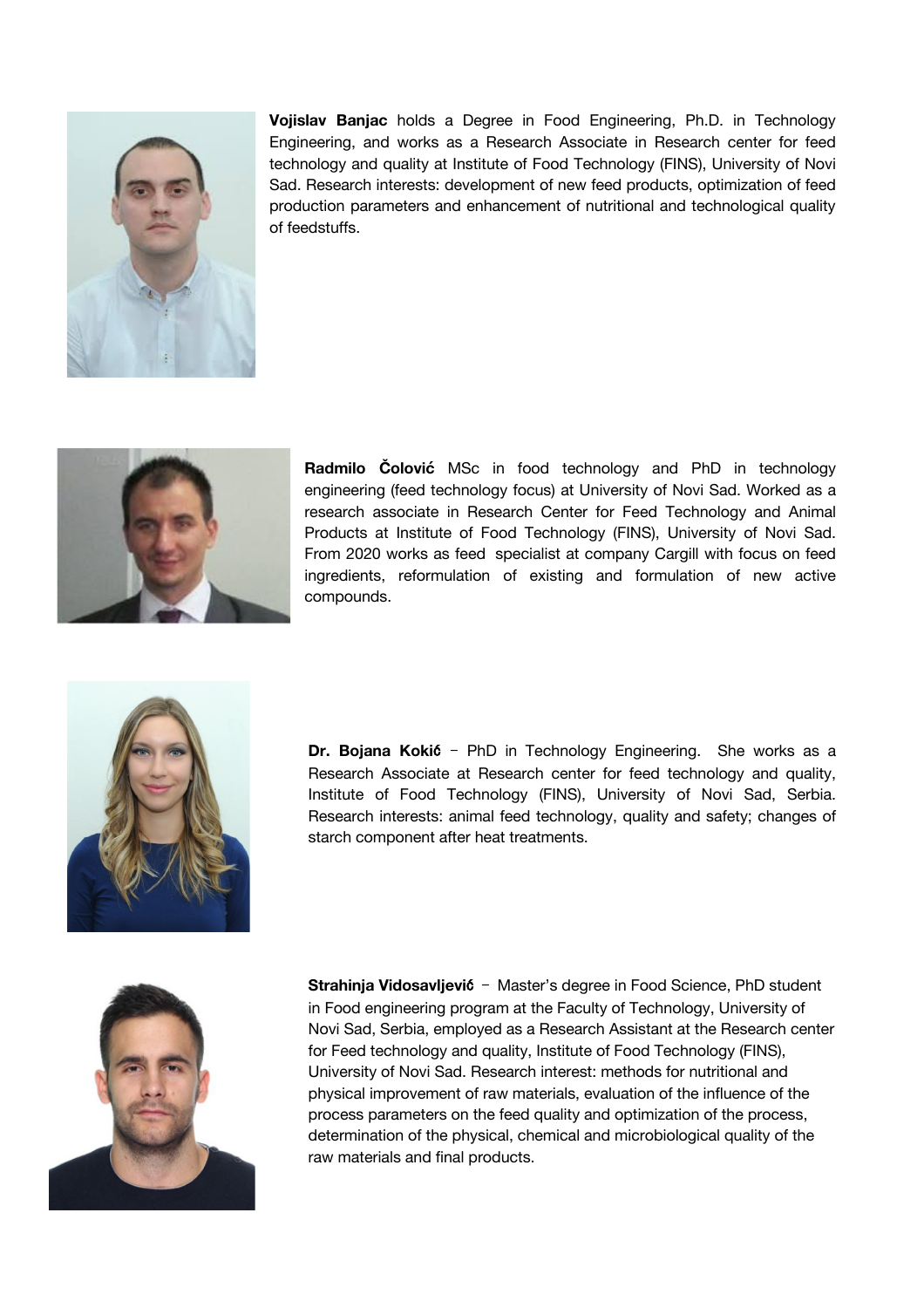

**Danka Dragojlovi**ć– Master's degree in Food Science, PhD student in Food engineering program at the Faculty of Technology, University of Novi Sad, Serbia, employed as a Research Assistant at the Research center for feed technology and quality, Institute of Food Technology, Serbia. Research interests: Alternative feeds, insects as a novel feedstuff, protein isolation and characterization, amino acid composition of feed and feed ingredients, sustainable feed productions



M.Sc. **Viktor Stojkov** - Degree in Food Engineering, Ph.D. student in Food Engineering program at Faculty of Technology, University of Novi Sad. He works as a Research Trainee in Research center for feed technology and quality at Institute of Food Technology (FINS), University of Novi Sad. Research interest: animal feed technology, utilization of food by-products in animal feed.



**Đuro Vukmirović** – MSc in food technology and PhD in technology engineering (feed technology focus) at University of Novi Sad. Worked as a research associate in Research Center for Feed Technology and Animal Products at Institute of Food Technology (FINS), University of Novi Sad. From 2017 works as feed mill specialist and formulation scientist at Biomin Holding GmbH (DSM) with focus on testing the application feed additives, reformulation of existing and formulation of new active compounds.

## **SPECIAL GUEST:**

**Franco Calini** (born 1956) is an Italian Poultry Nutrition Advisor, who works as free-lance nutritionist/feed technologist to the feed industry, in particular poultry integrations of any size, in Italy and abroad.He holds a Degree in Veterinary Medicine from the University of Bologna, in Italy, and started his career in industry in 1981, as Junior Nutritionist for Gloria S.p.A., the feed-milling subsidiary of the then largest poultry integration in Italy, Arena Group, in Verona.He worked for the Arena Group until 1989, leaving the group as Head of Poultry Nutrition to join another poultry integration - Amadori Group in Cesena - as Head of Poultry nutrition